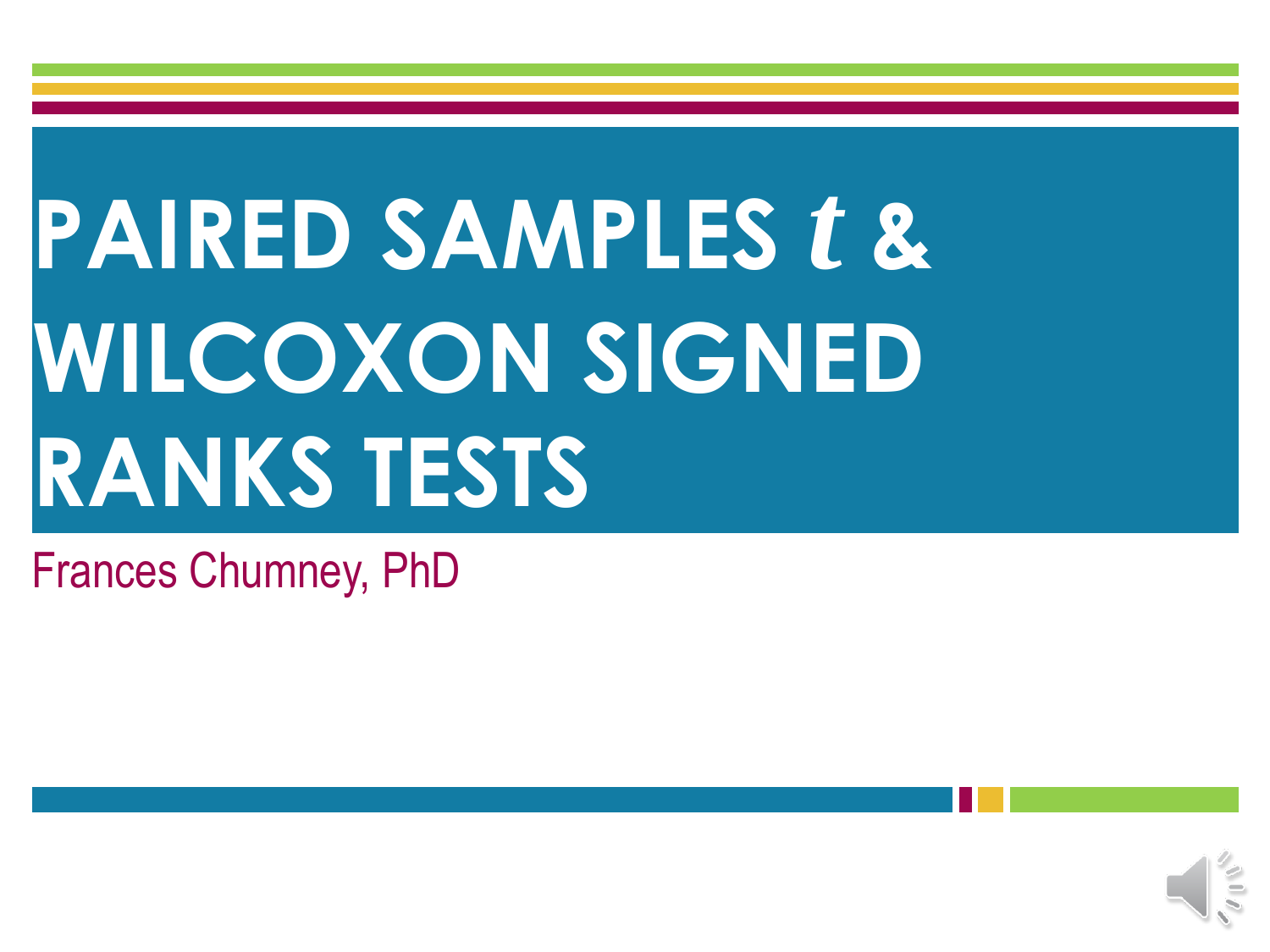## **CONTENT OUTLINE**

- Within-Subjects Research Designs
- Paired Samples *t* Test
- Wilcoxon Signed Ranks Test

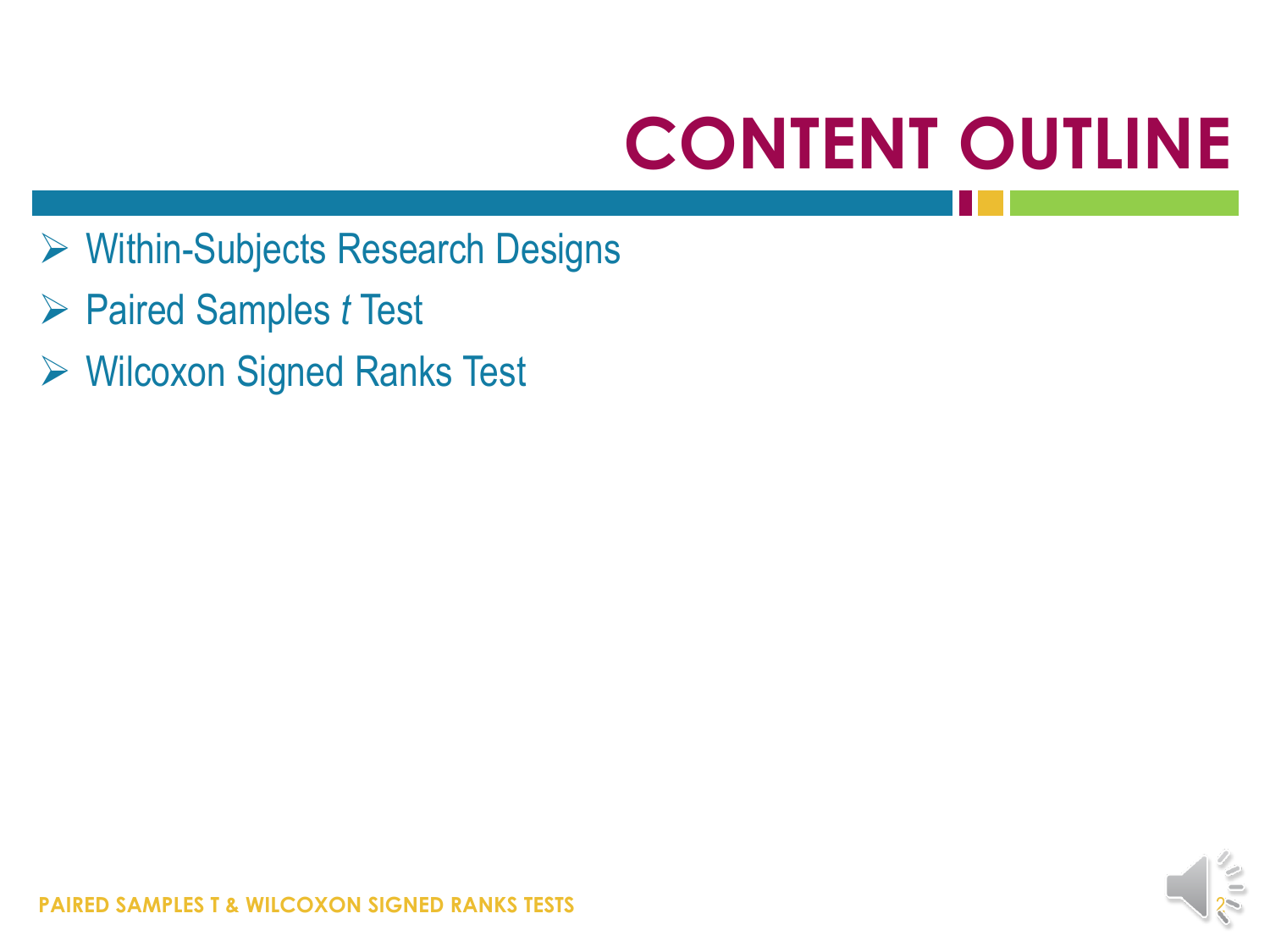research design plays a major role in determining correct statistical approach

### **WITHIN-SUBJECTS DESIGNS**



**PAIRED SAMPLES T & WILCOXON SIGNED RANKS TESTS**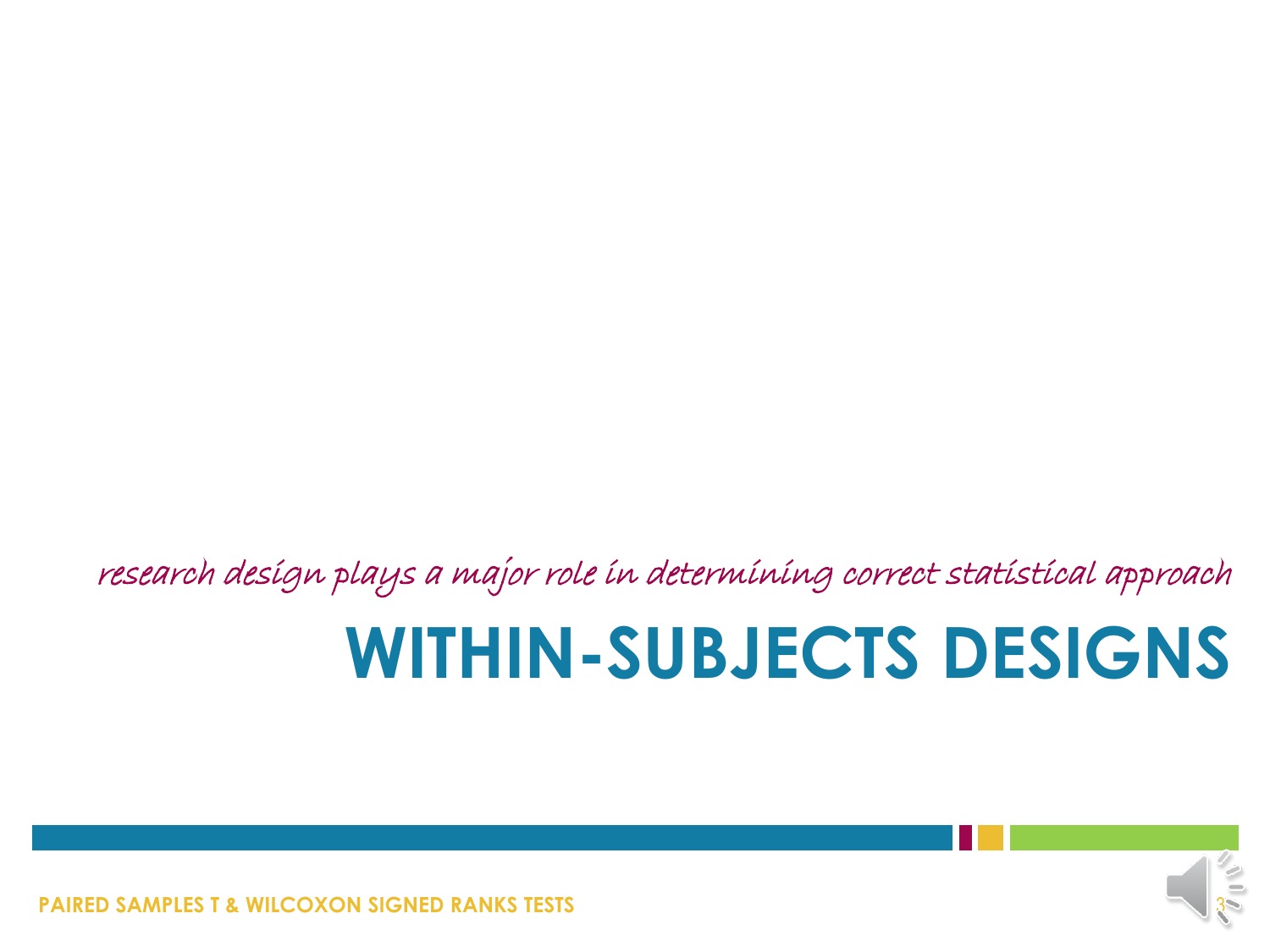## **WITHIN-SUBJECTS DESIGN**

*research design in which a single sample is measured more than once on the same dependent variable*

 $\triangleright$  Two sets of data from a single population/sample Example: Comparison of heart rate before & after running a marathon A.K.A. Dependent-Measures, Paired Samples, Repeated-Measures

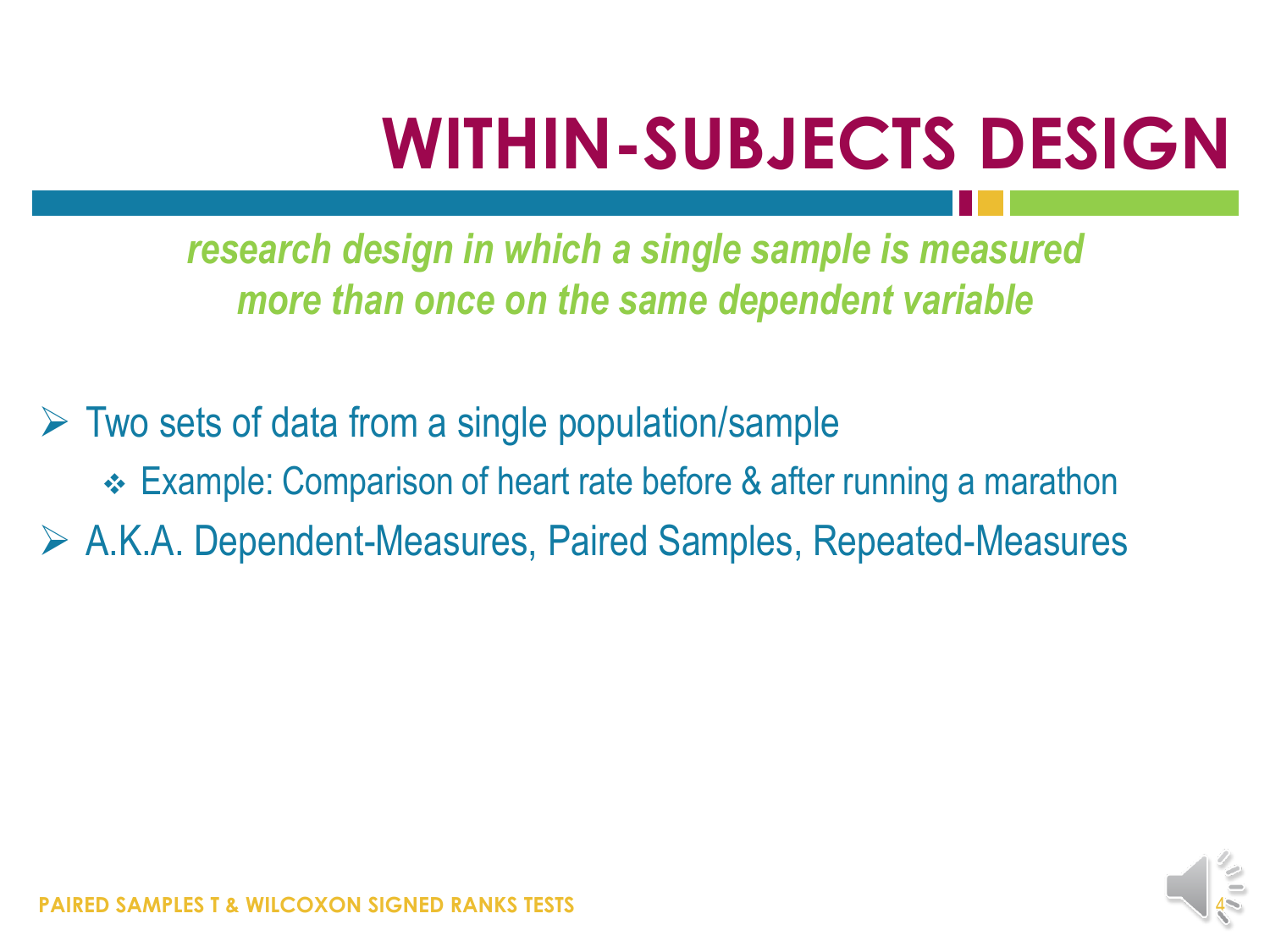## **WITHIN-SUBJECTS DESIGN**

- $\triangleright$  Hypotheses
	- $\div$  Null
		- $\circ$  H<sub>0</sub>:  $X_1 X_2 = 0 \rightarrow$  There is no change in scores from time 1 to time 2
		- $\circ$  H<sub>0</sub>:  $X_1 = X_2 \rightarrow$  Scores at time 1 are equal to scores at time 2
		- $\sigma$  H<sub>0</sub>: $\mu$ <sub>D</sub> = 0  $\rightarrow$  The difference in scores from time 1 to time 2 is equal to 0
	- **↑ Alternative** 
		- $H_A$ : $X_1 X_2 \neq 0$  → There is a change in scores from time 1 to time 2
		- $H_A$ : $X_1 \neq X_2$  → Scores at time 1 are not equal to scores at time 2
		- o H<sub>A</sub>: $\mu$ <sub>D</sub> ≠ 0 → The difference in scores from time 1 to time 2 is not equal to 0

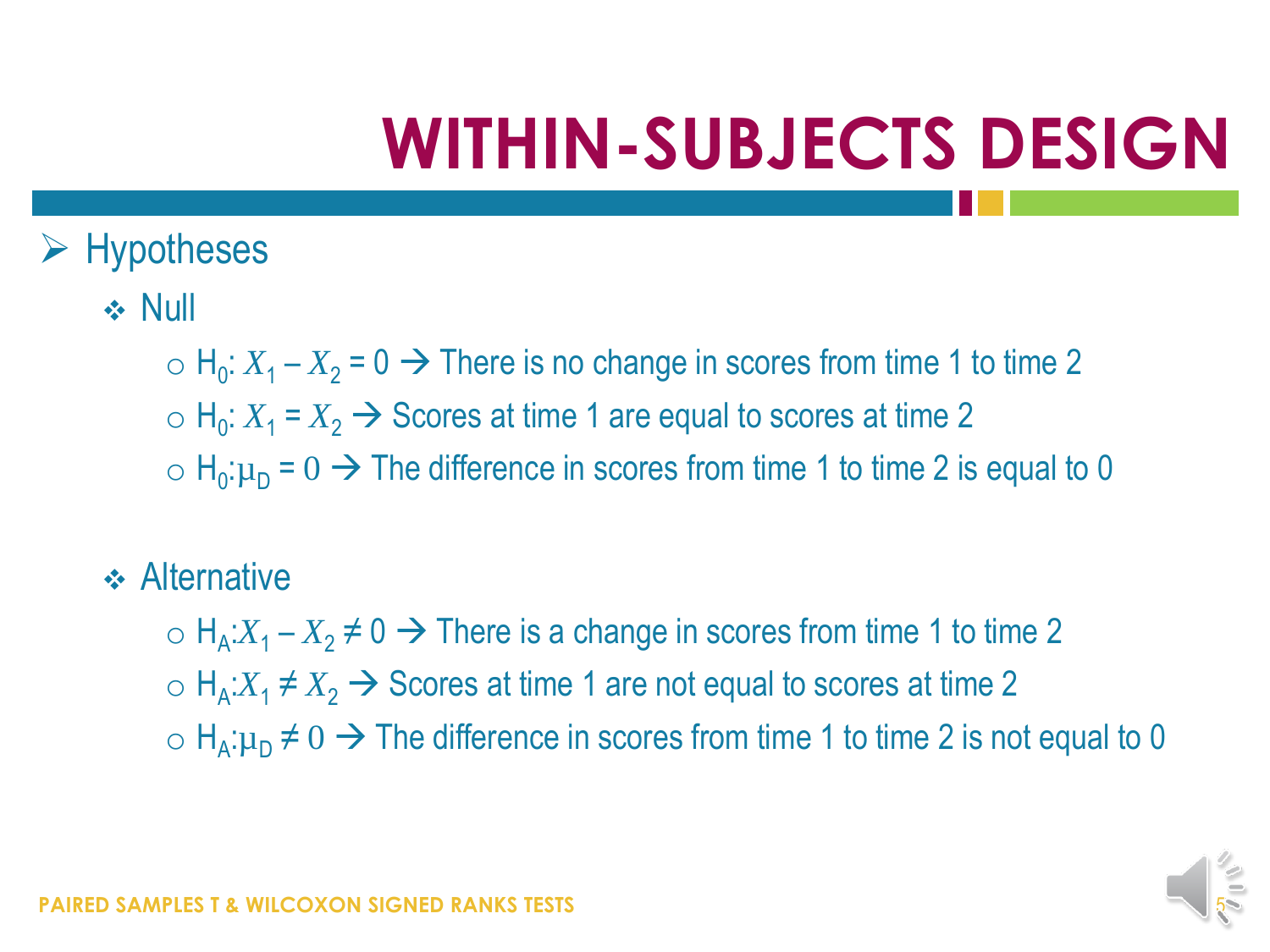**PAIRED SAMPLES T & WILCOXON SIGNED RANKS TESTS** 



### **PAIRED SAMPLES** *t* **TEST**

parametric analysis for within-subjects designs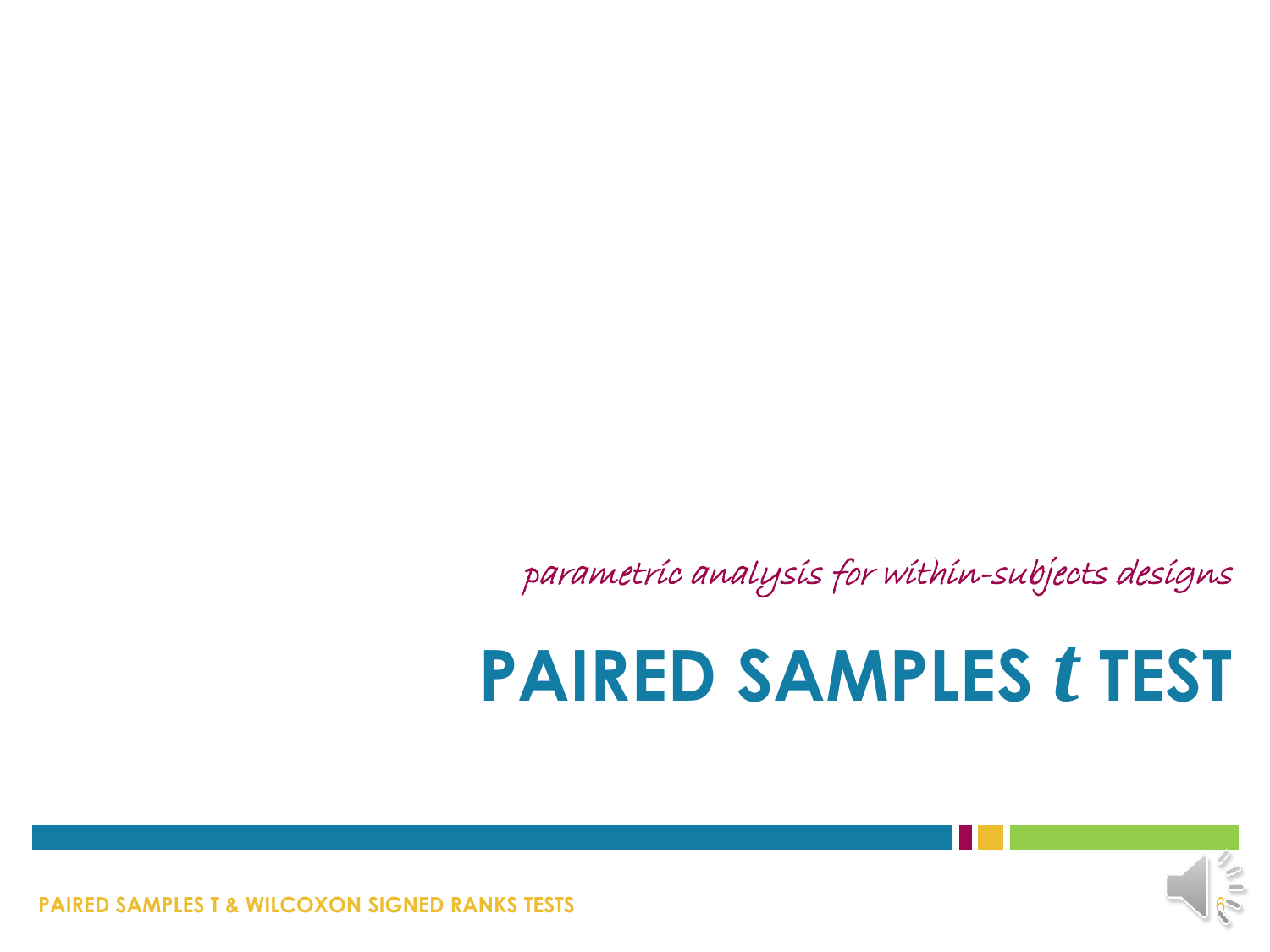### $\triangleright$  The Basics

- Similar to single-sample *t* (or *z*-score to compare sample to population)
- Based on difference scores instead of raw scores
	- o Matched Pairs (individuals from different groups matched by key characteristics)
	- o Pre-/Post- Designs
- Goal: use difference scores to answer questions about population

### **► Difference Scores**

- $\bullet$  *D* =  $X_2 X_1$
- **↑ Measures amount of change for each subject**
- Increase in score = positive value of *D*
- Decrease in score = negative value of *D*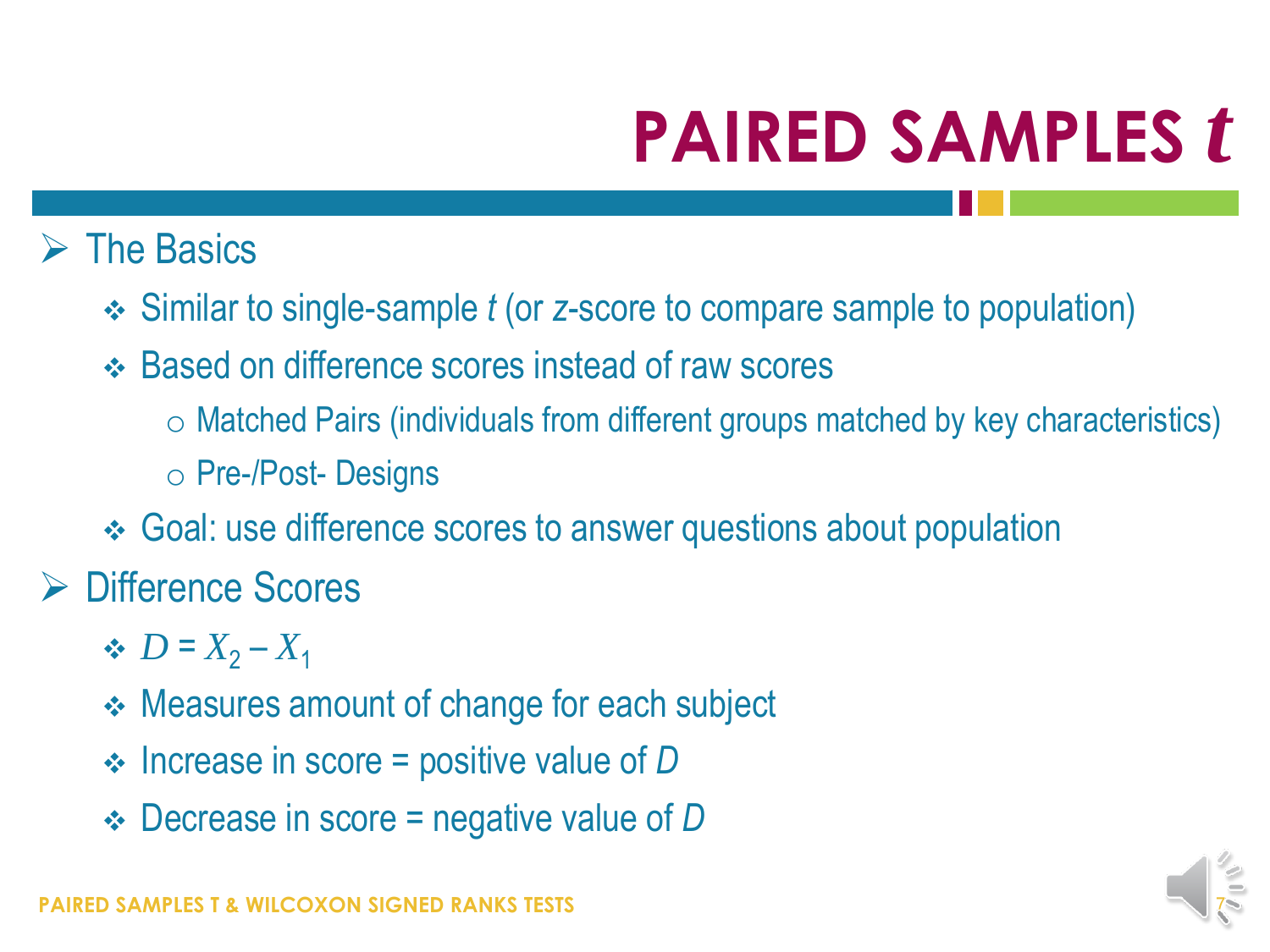### ▶ Difference Scores (Matched Pairs)

| <b>Pair</b>           | <b>Control</b><br>Group (X1) | <b>Treatment</b><br>Group (X2) | <b>Difference</b> |
|-----------------------|------------------------------|--------------------------------|-------------------|
| <b>Matched Pair A</b> | 215                          | 210                            | $-5$              |
| <b>Matched Pair B</b> | 221                          | 242                            | 21                |
| <b>Matched Pair C</b> | 196                          | 219                            | 23                |
| <b>Matched Pair D</b> | 203                          | 228                            | 25                |

$$
M_D = \frac{\sum D}{n} = \frac{64}{4} = 16
$$

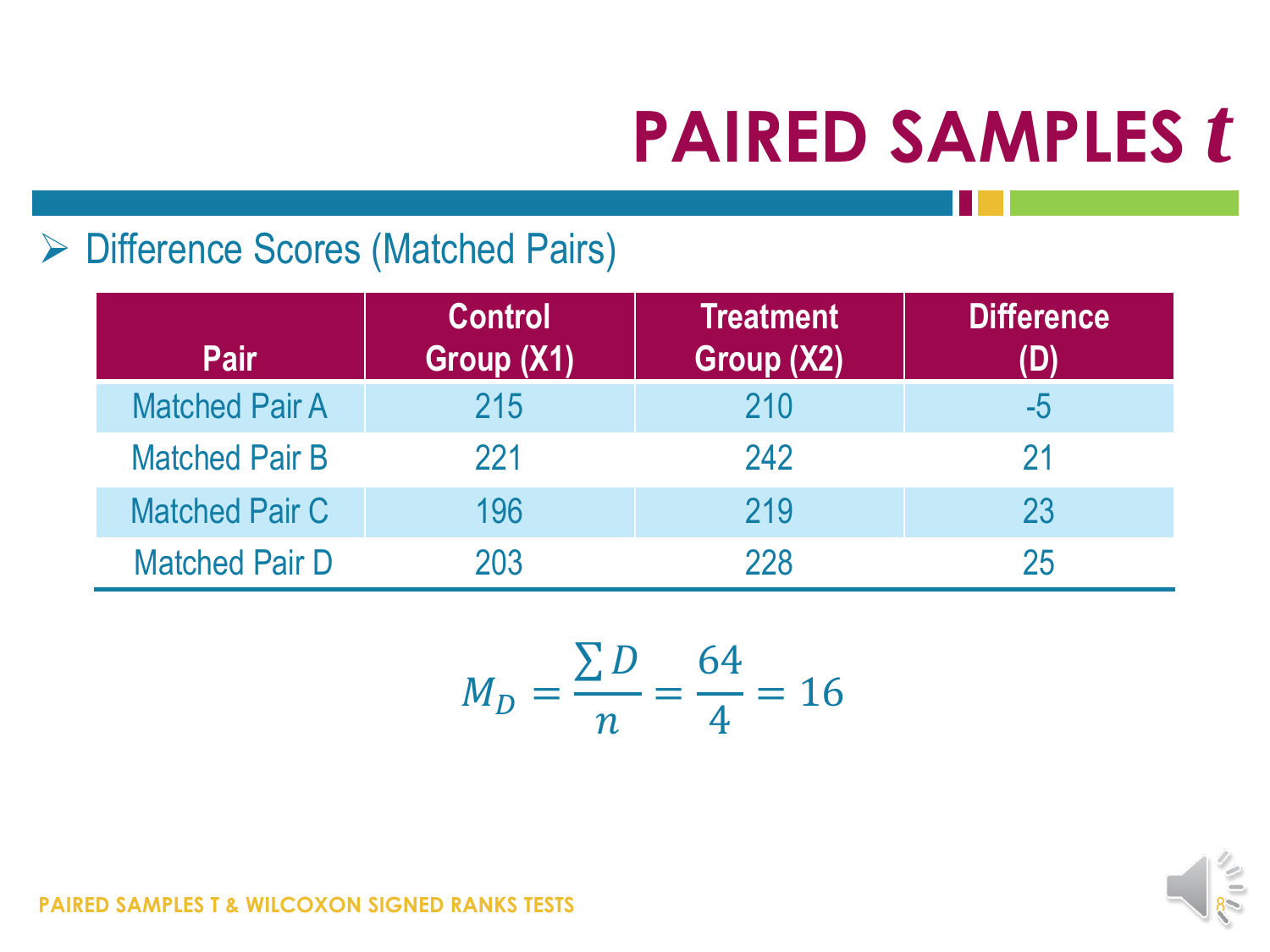### ▶ Difference Scores (Pre-/Post- Design)

| <b>Person</b> | <b>Before Medication   After Medication</b><br>(X1) | <b>X2</b> | <b>Difference</b> |
|---------------|-----------------------------------------------------|-----------|-------------------|
|               | 215                                                 | 210       | -5                |
| B             | 221                                                 | 242       |                   |
|               | 196                                                 | 219       | 23                |
|               | 203                                                 | 228       | 25                |

$$
M_D = \frac{\sum D}{n} = \frac{64}{4} = 16
$$

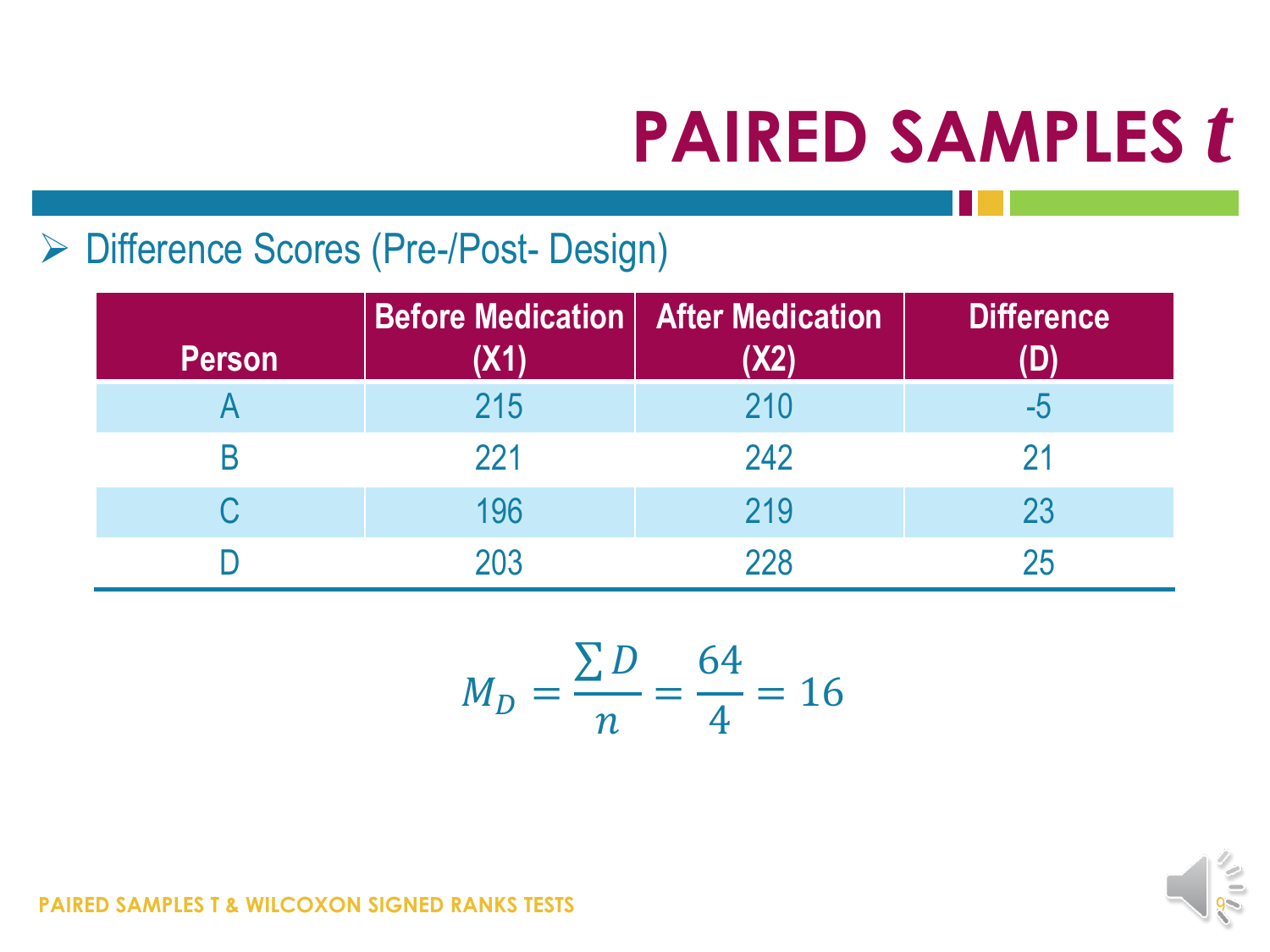## **FORMULAS FOR PAIRED SAMPLES** *t*

 $\triangleright$  Variance

$$
s^2 = \frac{SS}{df} = \frac{SS}{n-1}
$$

 $\triangleright$  Standard Error Estimate

$$
S_{M_D} = \sqrt{\frac{s^2}{n}} = \frac{s}{\sqrt{n}}
$$

**►** *t* Statistic

$$
t = \frac{M_D - \mu_D}{s_{M_D}}
$$

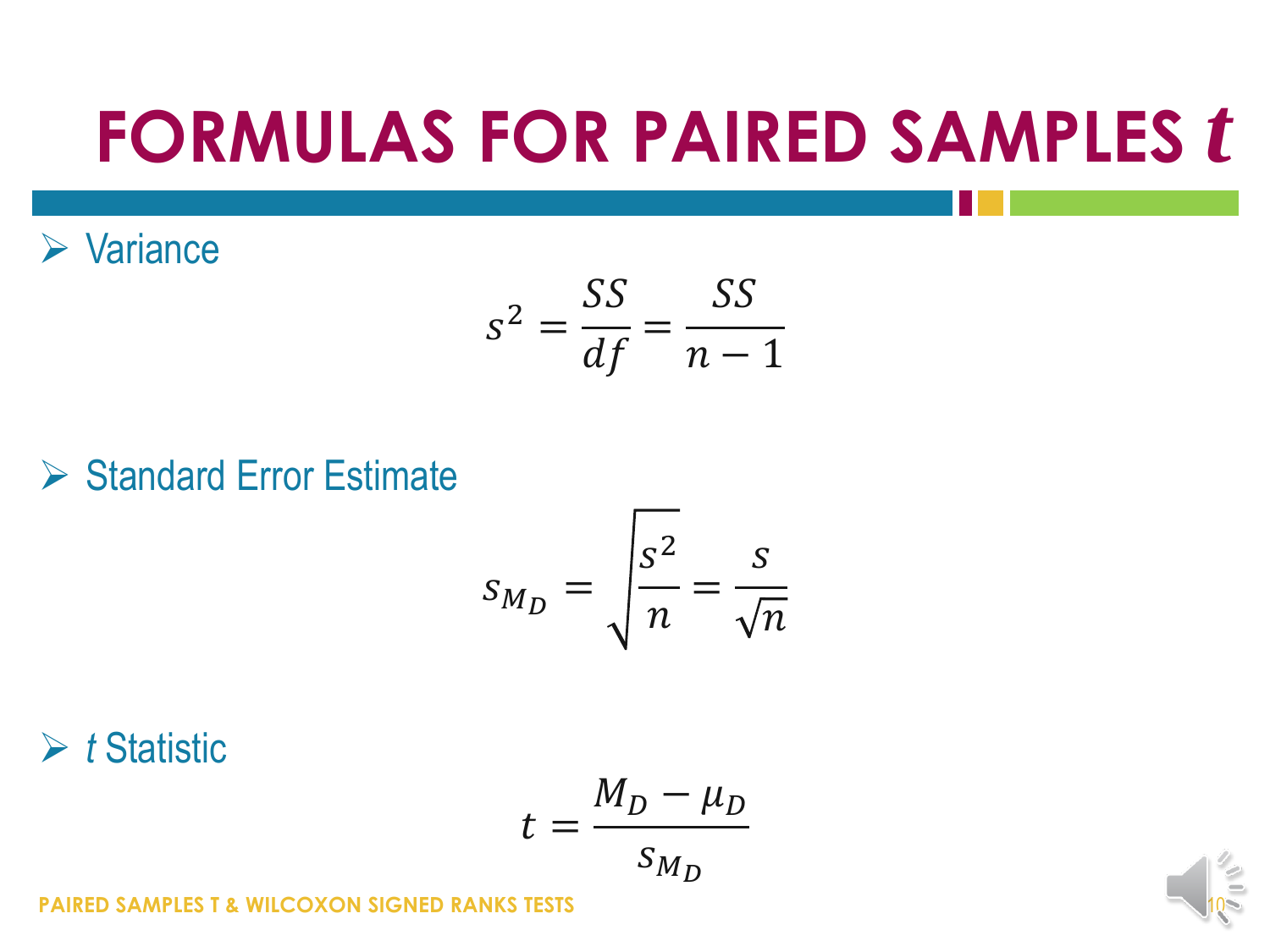## **HYPOTHESIS TESTS: PAIRED** *t*

- $\triangleright$  Step 1: State Hypotheses & Select Alpha Level ( $\alpha$ )
- $\triangleright$  Step 2: Identify Critical Regions
	- *t* distribution table
- ▶ Step 3: Compute Statistics
	- **❖** Variance
	- Estimate of Standard Error
	- *t* Statistic
- $\triangleright$  Step 4: Make decision Regarding H<sub>0</sub>

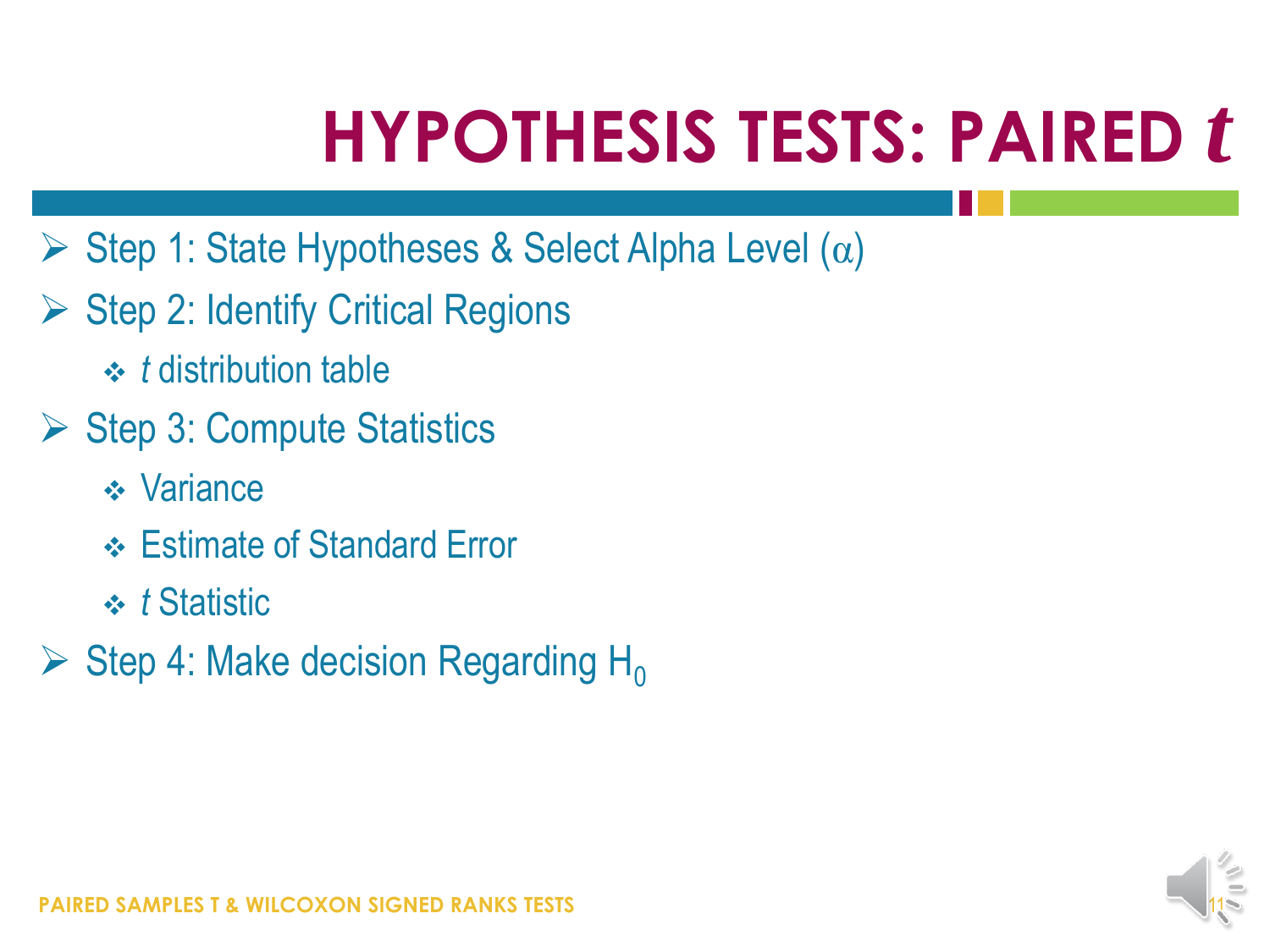## **EFFECT SIZES: PAIRED** *t*

 $\triangleright$  estimated *d* 

$$
d = \frac{M_D}{\sqrt{S^2}} = \frac{M_D}{S}
$$

**http://www.uccs.edu/~lbecker/**

 $\triangleright$   $r^2$ 

$$
r^2 = \frac{t^2}{t^2 + df}
$$

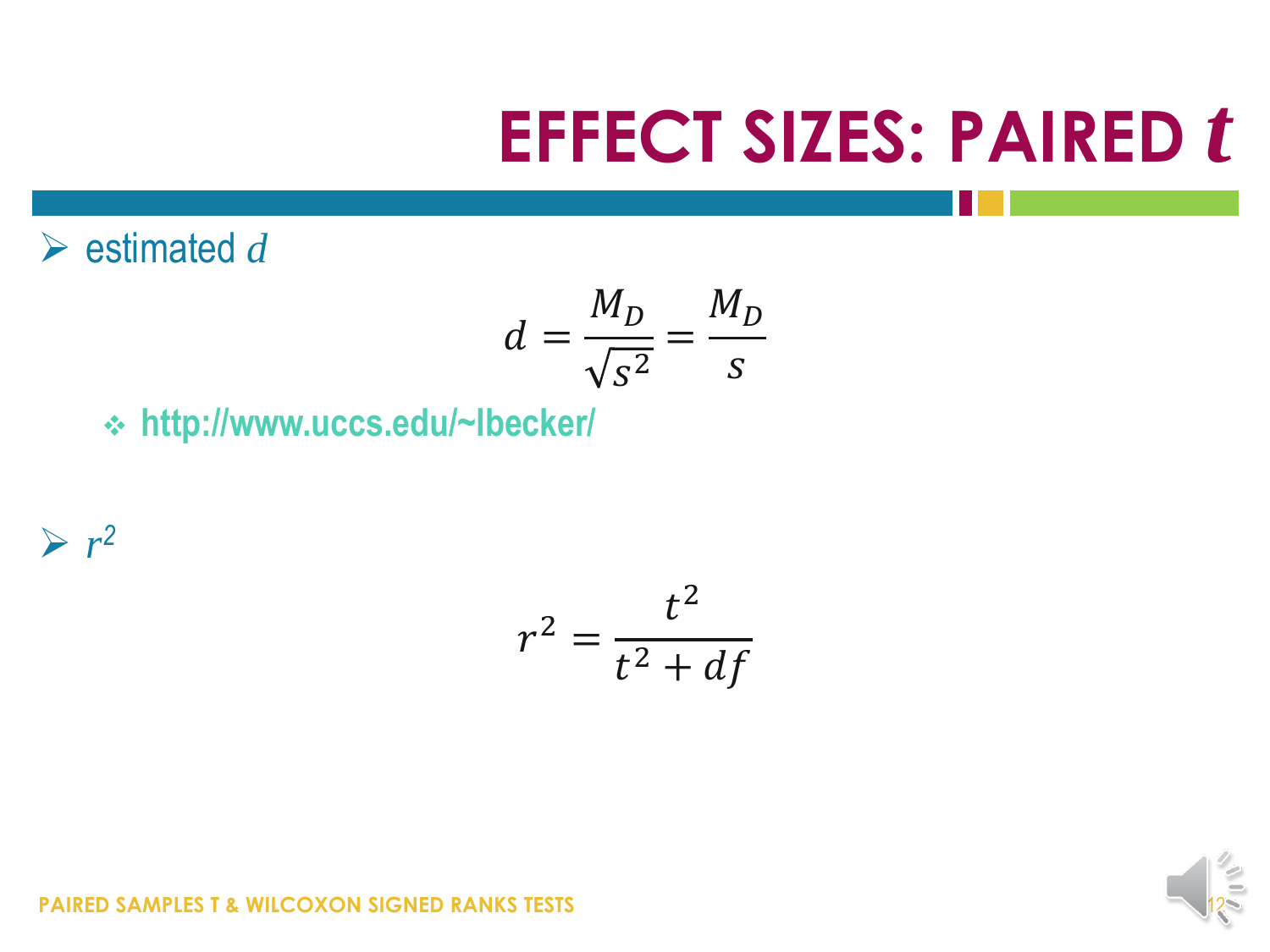### $\triangleright$  Assumptions

- Observations are independent within each treatment
- Population distribution of difference (*D*) scores is normal

### Uses/Advantages

- Requires fewer subjects (1 sample instead of 2)
- Evaluation of change over time
- **← Examine individual differences in response**

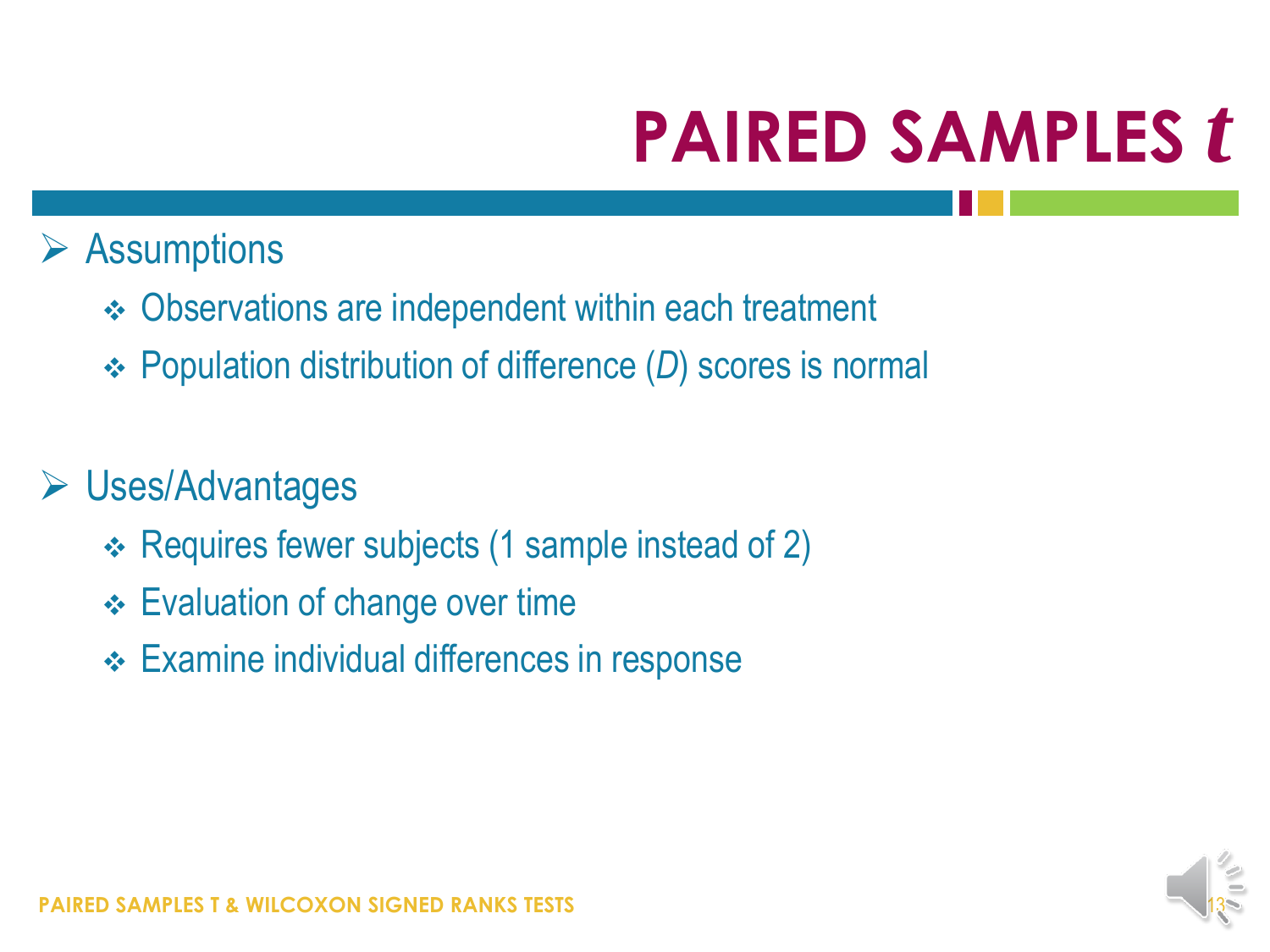### Research Scenario: Matched Pairs Example

A researcher wants to know if a new ADHD medication reduces the number of behavioral disturbances that take place in the school setting. Students aged 8-10 are recruited from across the state and matched on key characteristics including sex, age, and number of behavioral disturbances during 30 days prior to joining the study. One member of each matched pair is assigned to the treatment condition (they receive the new medication daily), and the other is assigned to the control group. The number of behavioral disturbances of each child is recorded for 1 week. The data file includes the average number of daily behavioral disturbances reported for each child. Is there a difference in the number of behavioral disturbances between children in the treatment and control groups at the  $\alpha$  = 0.05 level.

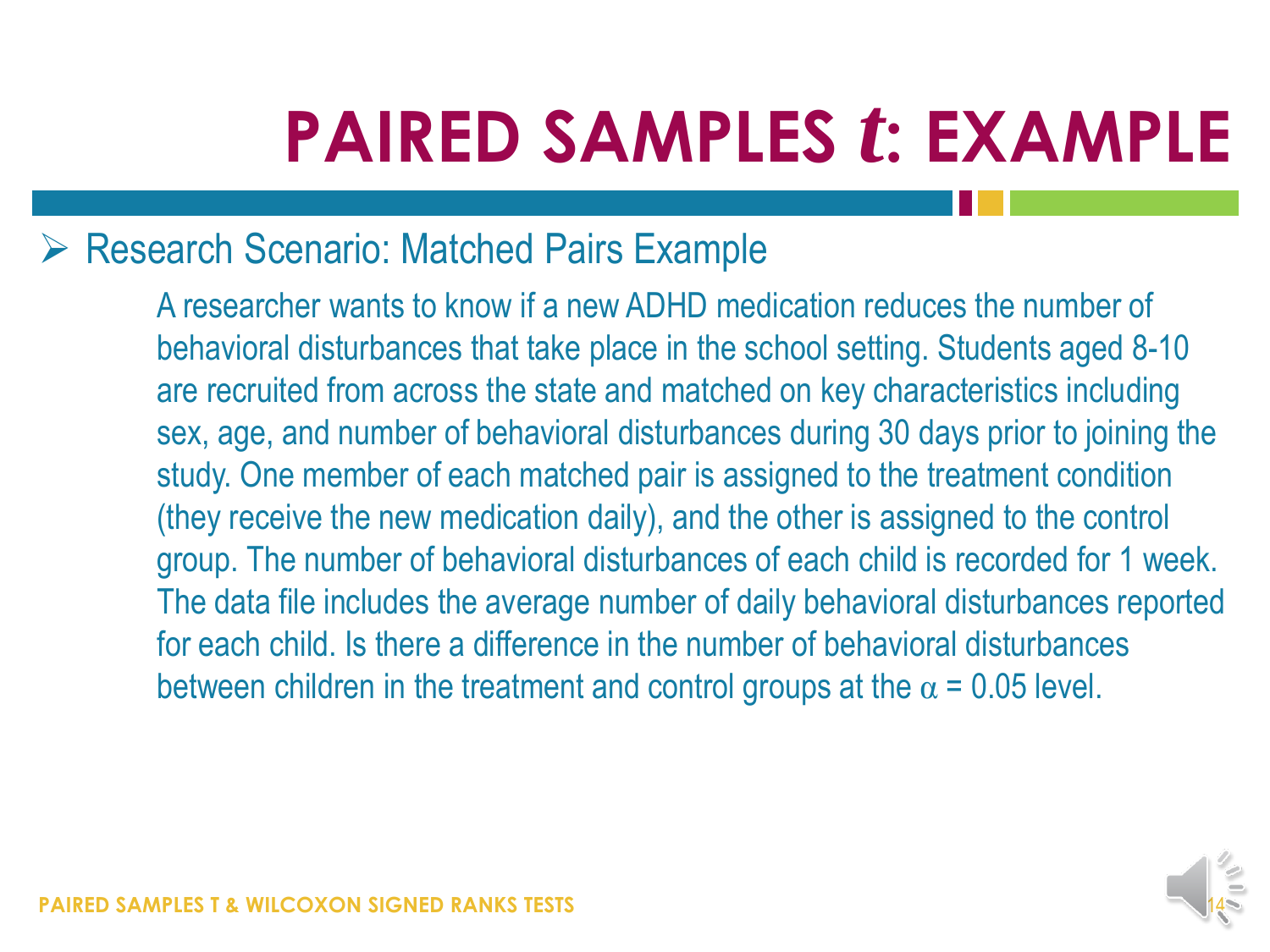### ▶ Research Scenario: Pre-/Post- Example

A researcher wants to know if a new cold medication impacts reaction time. The reaction times of participants is measured right before and one hour after taking the medication. Using the data provided, determine whether there is a significant change in reaction time at the  $\alpha$  = 0.05 level.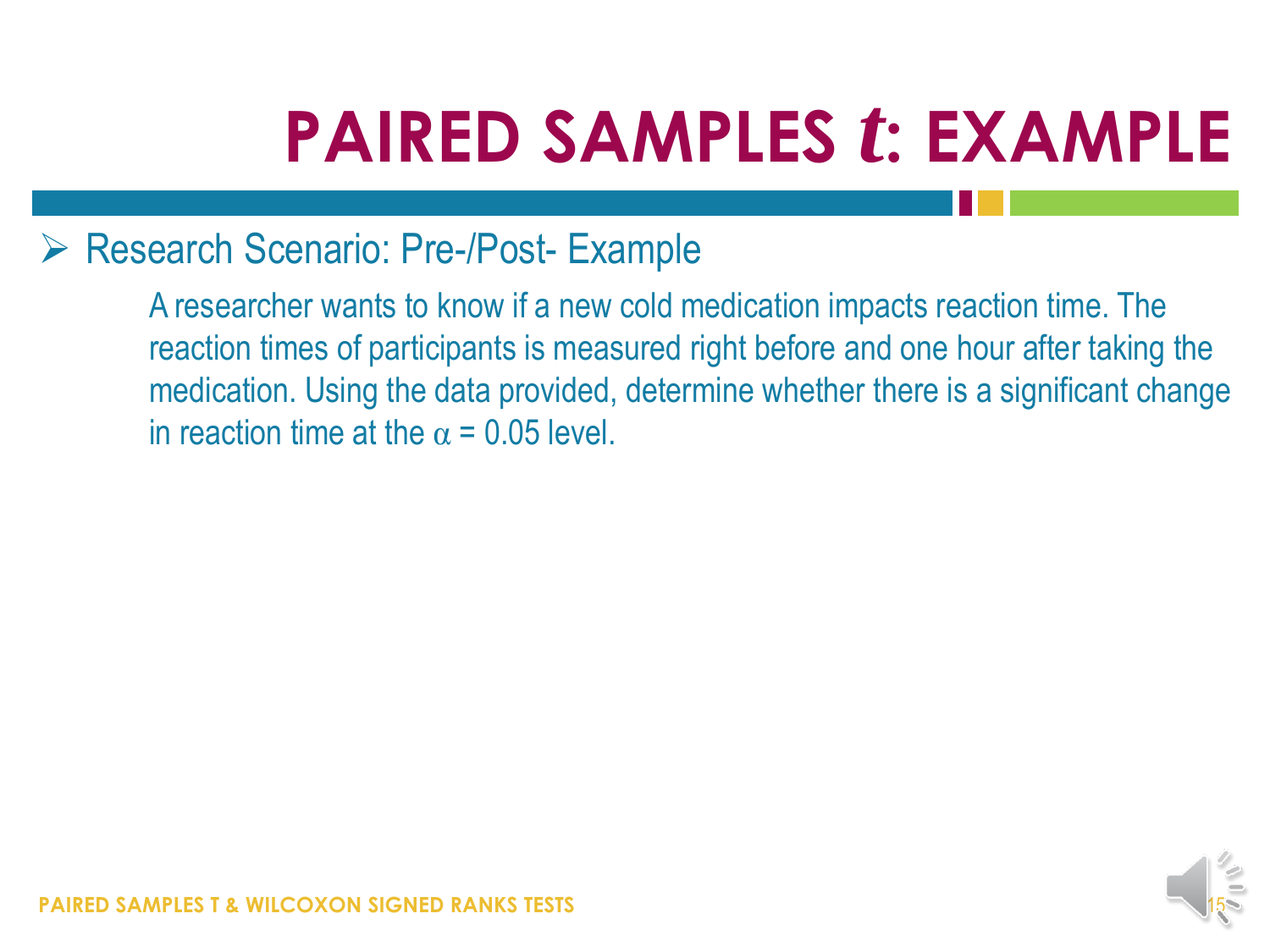### ▶ SPSS Output

#### **Paired Samples Statistics**

|        |      | Mean    | Ν  | Std. Deviation | Std. Error<br>Mean |
|--------|------|---------|----|----------------|--------------------|
| Pair 1 | Var1 | .500773 | 50 | .2908328       | .0411300           |
|        | Var2 | .986657 | 50 | .3671497       | .0519228           |

#### **Paired Samples Correlations**

|          |             |    | Correlation |  |  |
|----------|-------------|----|-------------|--|--|
| . Pair ' | Var1 & Var2 | 50 | 053         |  |  |

#### **Paired Samples Test**

|                     | Paired Differences |                |            |                                |            |          |    |                 |
|---------------------|--------------------|----------------|------------|--------------------------------|------------|----------|----|-----------------|
|                     |                    |                |            | 95% Confidence Interval of the |            |          |    |                 |
|                     |                    |                | Std. Error | Difference                     |            |          |    |                 |
|                     | Mean               | Std. Deviation | Mean       | Lower                          | Upper      |          | df | Sig. (2-tailed) |
| Var1 - Var2<br>Pair | $-.4858838$        | 4562163        | 0645187    | $-6155390$                     | $-3562285$ | $-7.531$ | 49 | .000            |



#### **PAIRED SAMPLES T & WILCOXON SIGNED RANKS TESTS**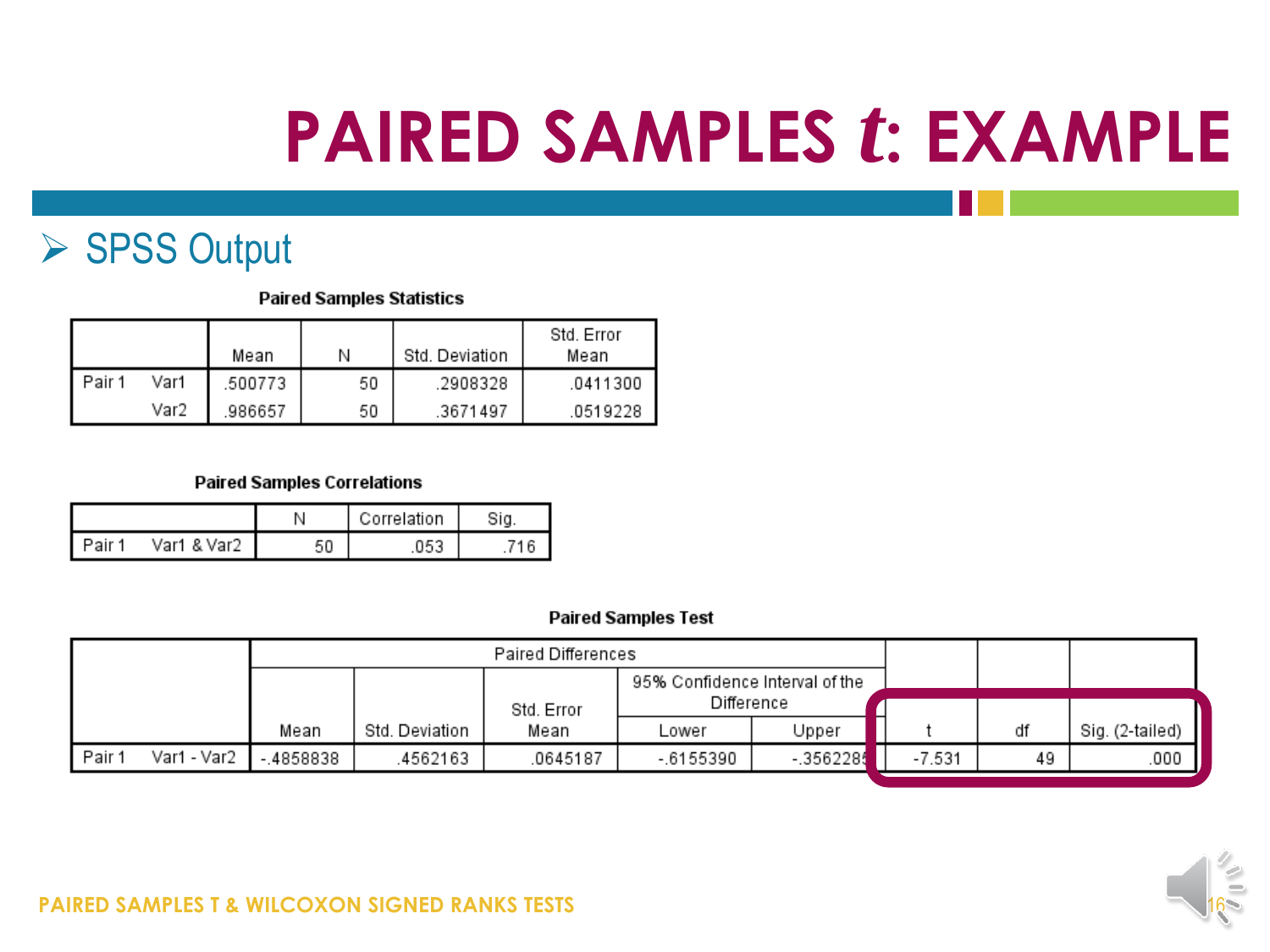### Excel Output

| t-Test: Paired Two Sample for Means |              |             |  |  |  |  |
|-------------------------------------|--------------|-------------|--|--|--|--|
|                                     | Variable 1   | Variable 2  |  |  |  |  |
| Mean                                | 0.500772757  | 0.986656537 |  |  |  |  |
| Variance                            | 0.0845837    | 0.13479887  |  |  |  |  |
| Observations                        | 50           | 50          |  |  |  |  |
| <b>Pearson Correlation</b>          | 0.052675192  |             |  |  |  |  |
| <b>Hypothesized Mean Difference</b> |              |             |  |  |  |  |
| df                                  | 49           |             |  |  |  |  |
| t Stat                              | -7.530894641 |             |  |  |  |  |
| $P(T \le t)$ one-tail               | 5.01483E-10  |             |  |  |  |  |
| t Critical one-tail                 | 1.676550893  |             |  |  |  |  |
| P(T<=t) two-tail                    | 1.00297E-09  |             |  |  |  |  |
| t Critical two-tail                 | 2.009575237  |             |  |  |  |  |
|                                     |              |             |  |  |  |  |

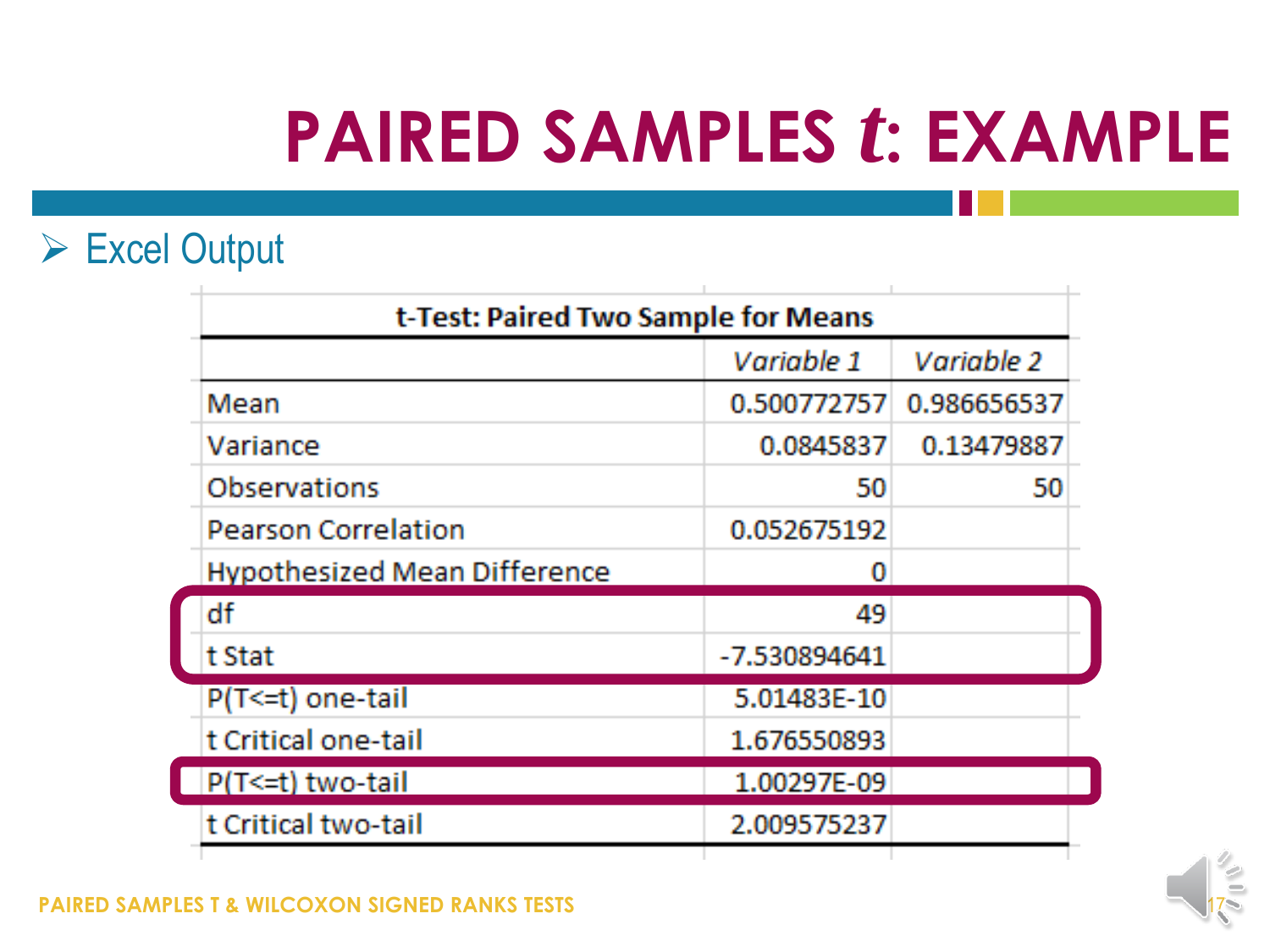### $\triangleright$  R Output

> t.test(mydata\$Var1, mydata\$Var2, paired=TRUE)

```
Paired t-test
```
data: mydata\$Var1 and mydata\$Var2

 $t = -7.5309$ , df = 49, p-value = 1.003e-09

alternative hypothesis: true difference in means is not equal to 0 95 percent confidence interval:  $-0.6155390 - 0.3562285$ sample estimates: mean of the differences  $-0.4858838$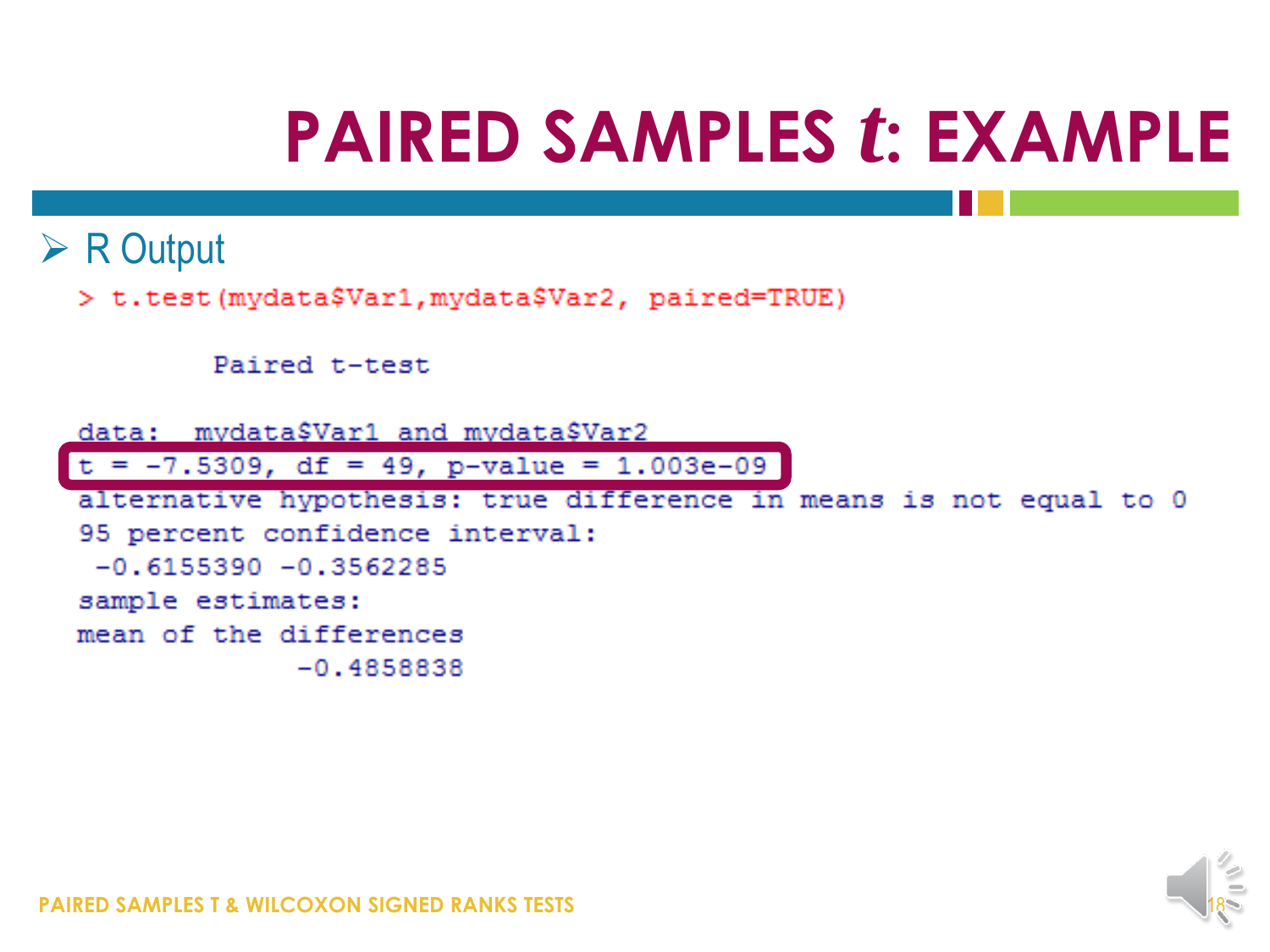### $\triangleright$  Interpretation (APA Style Write-Up)

**❖ Matched Pairs Example** 

A significant difference in behavioral disturbances was found between students assigned to the new drug trial (*n = 50, M* = 0.5008, *SD* = 0.29) and students not assigned to the new drug trial ( $n = 50$ ,  $M = 0.9867$ ,  $SD = 0.37$ ),  $t(49) = -7.531$ ,  $p <$ 0.05, *d* = 1.46. This indicates that students who were assigned to the new drug trial exhibited significantly fewer behavioral disturbances than their peers in the control group.

### Pre-/Post- Example

Reaction time was found to have a mean of *M* = 0.5008 (*n* = 50, *SD* = 0.29) at time 1, and a mean of *M* = 0.9867 (*n* = 50, *SD* = 0.37) at time 2. A paired-samples *t* test was calculated for these data and it was determined that a significant increase in response rate was observed, *t*(49) = -7.531, *p* < 0.05, *d* = 1.46.

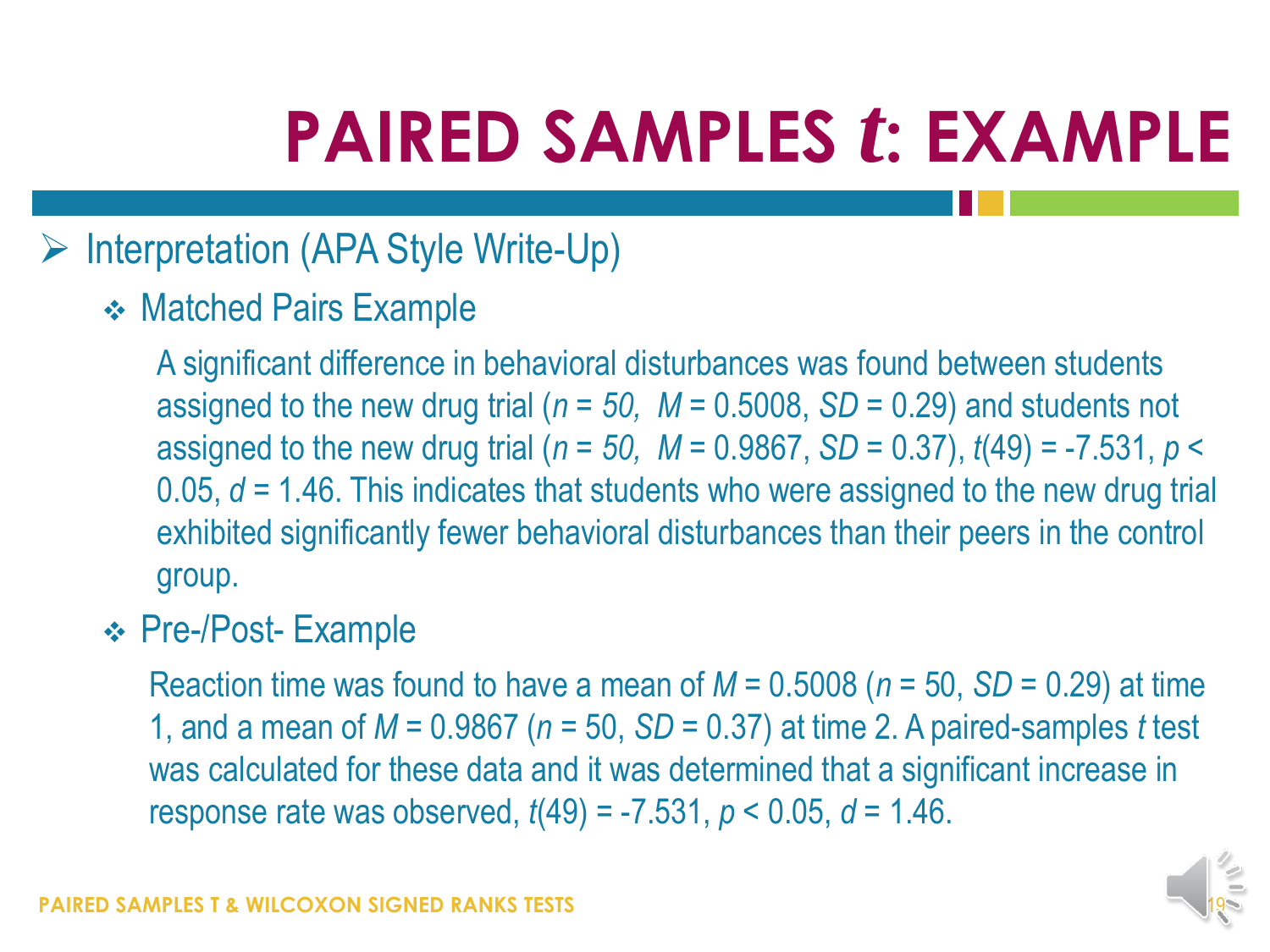**PAIRED SAMPLES T & WILCOXON SIGNED RANKS TESTS** 



## **WILCOXON SIGNED RANKS TEST**

nonparametric analysis for within-subjects designs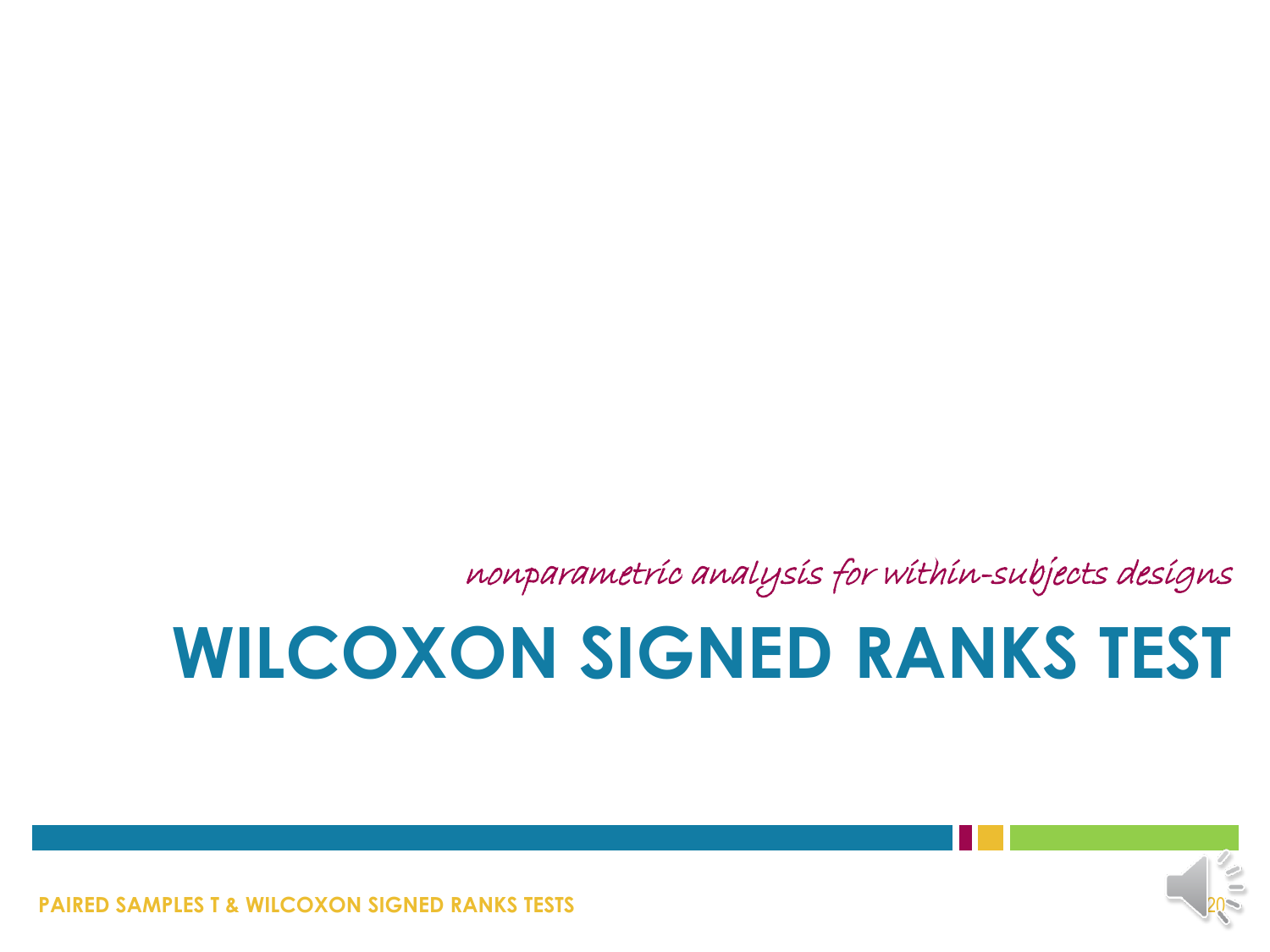### $\triangleright$  When to Use

- Outcome data are not normally distributed
- Outcome data are ranks instead of interval/ratio

 $\triangleright$  Assumptions

- Data are paired; members of pairs from same population
- Pairs selected randomly, independently

 $\triangleright$  Process

- Same as paired samples *t*, but with ranks
- $\div$  Difference scores = 0 omitted from ranking, analysis
- ❖ Ranks assigned by ascending order of absolute values

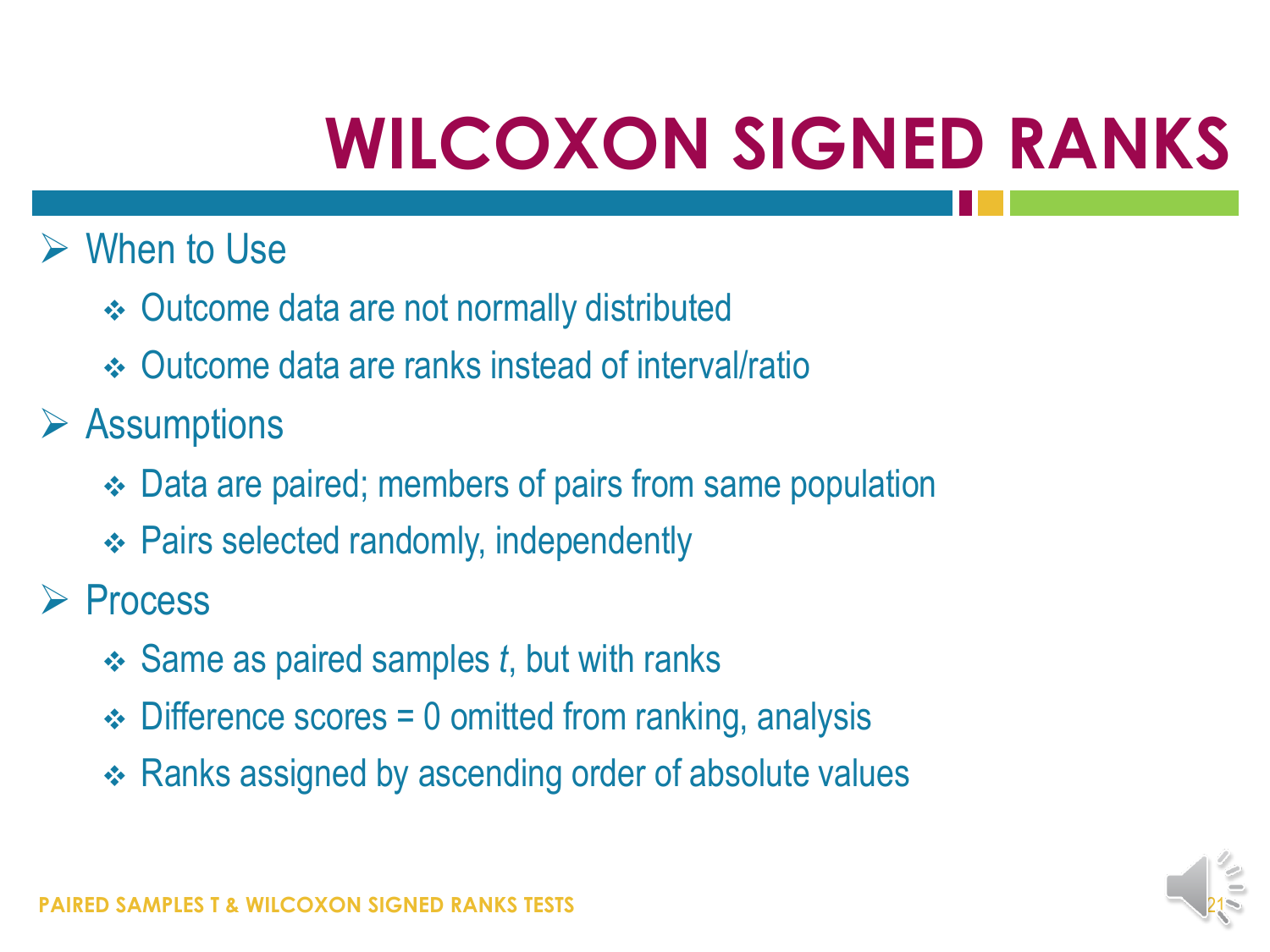### Research Scenario: Matched Pairs Example

A researcher wants to know if a new ADHD medication reduces the number of behavioral disturbances that take place in the school setting. Students aged 8-10 are recruited from across the state and matched on key characteristics including sex, age, and number of behavioral disturbances during 30 days prior to joining the study. One member of each matched pair is assigned to the treatment condition (they receive the new medication daily), and the other is assigned to the control group. The number of behavioral disturbances of each child is recorded for 1 week. The data file includes the average number of daily behavioral disturbances reported for each child; assume the data are not normally distributed. Is there a difference in the number of behavioral disturbances between children in the treatment and control groups at the  $\alpha$  = 0.05 level.

*INTERPRETATION OF RESULTS IS SAME AS FOR PAIRED-SAMPLES T TEST.*

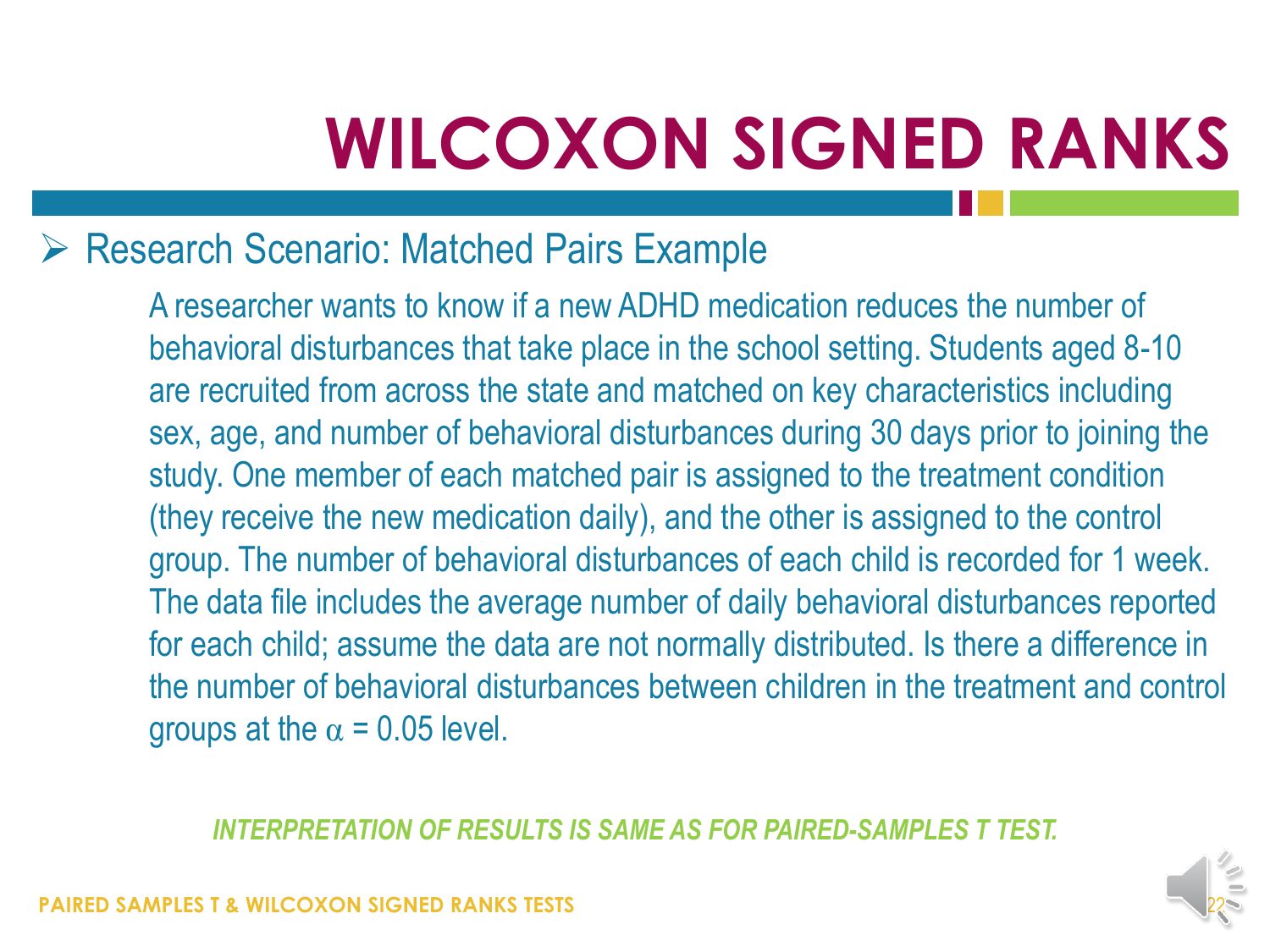### ▶ Research Scenario: Pre-/Post- Example

A researcher wants to know if a new cold medication impacts reaction time. The reaction times of participants is measured right before and one hour after taking the medication. Assuming the data are not normally distributed, use the data provided to determine whether there is a significant change in reaction time at the  $\alpha$  = 0.05 level.

*INTERPRETATION OF RESULTS IS SAME AS FOR PAIRED-SAMPLES T TEST.*



**RED SAMPLES T & WILCOXON SIGNED RANKS TESTS**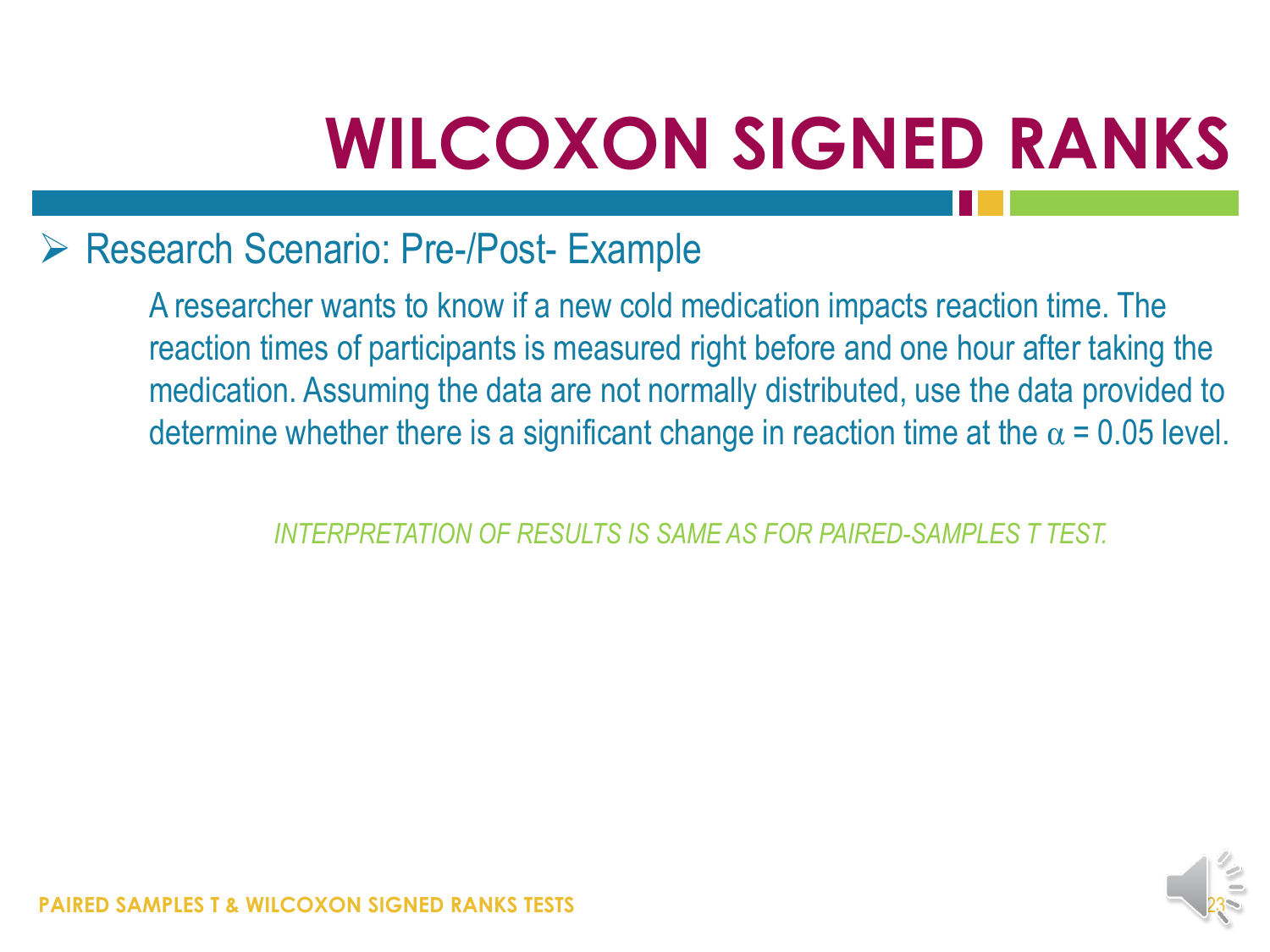### ▶ SPSS Output

| Ranks       |                |    |           |              |  |  |
|-------------|----------------|----|-----------|--------------|--|--|
|             |                | Ν  | Mean Rank | Sum of Ranks |  |  |
| Var2 - Var1 | Negative Ranks | ۵a | 16.00     | 96.00        |  |  |
|             | Positive Ranks | 44 | 26.80     | 1179.00      |  |  |
|             | Ties           | 0° |           |              |  |  |
|             | Total          | 50 |           |              |  |  |

a. Var2 < Var1

b. Var2 > Var1

 $c. Var2 = Var1$ 



b. Based on negative ranks.

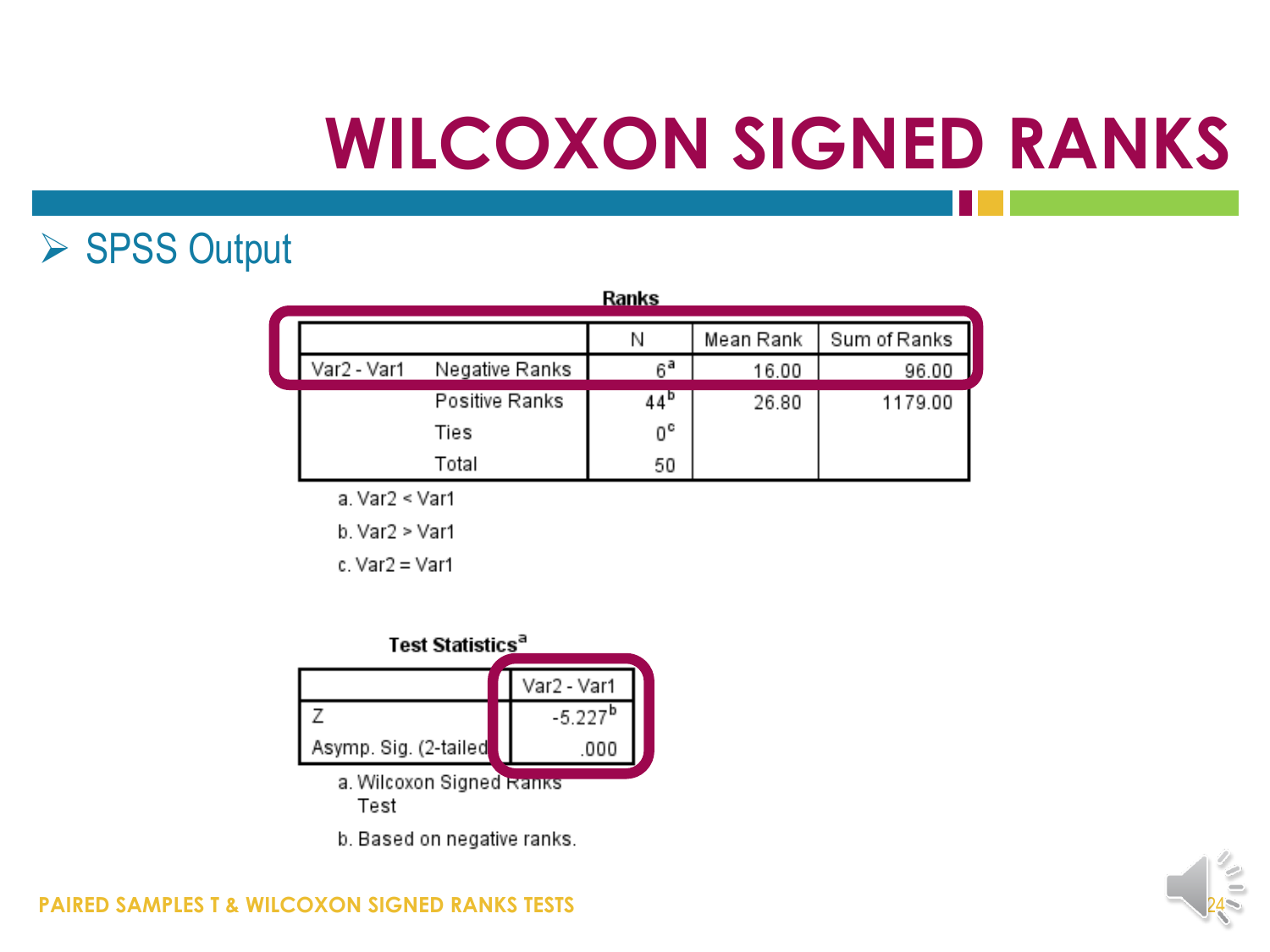

|                                               | sum of ranks (smaller) |  |  | 1179 |  |  |
|-----------------------------------------------|------------------------|--|--|------|--|--|
|                                               | sample size            |  |  |      |  |  |
|                                               |                        |  |  |      |  |  |
| p < 0.01 (obtained from critical value table) |                        |  |  |      |  |  |
|                                               |                        |  |  |      |  |  |



**PAIRED SAMPLES T & WILCOXON SIGNED RANKS TESTS**